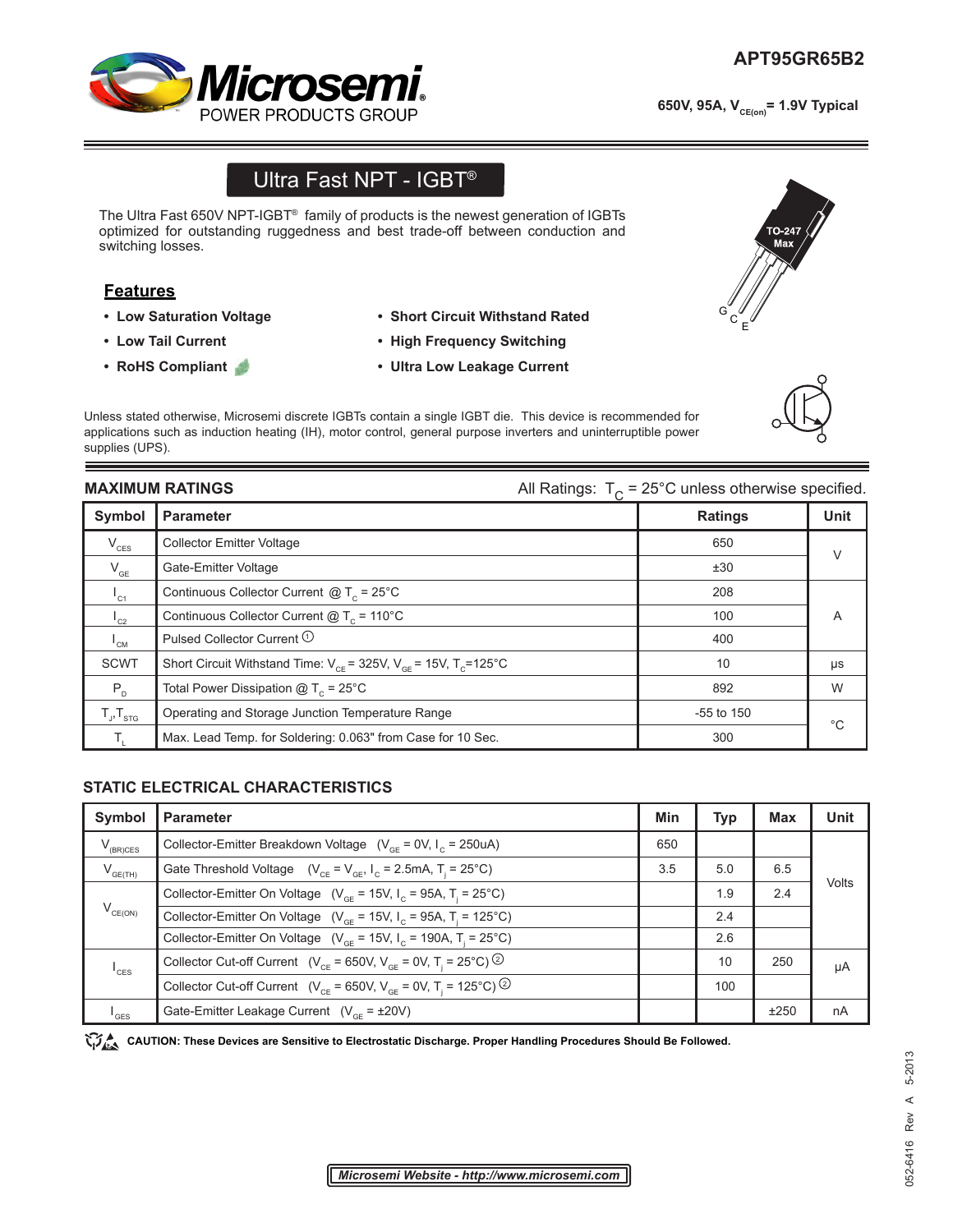#### **DYNAMIC CHARACTERISTICS**

| Symbol                                                           | <b>Parameter</b>                 | <b>Test Conditions</b>           | Min | <b>Typ</b> | <b>Max</b> | <b>Unit</b> |
|------------------------------------------------------------------|----------------------------------|----------------------------------|-----|------------|------------|-------------|
| $\mathsf{C}_{\text{\tiny \textsf{ies}}}$                         | Input Capacitance                | Capacitance                      |     | 5910       |            |             |
| $\text{C}_{\underline{\text{oes}}}$                              | Output Capacitance               | $V_{CF} = 0V, V_{CF} = 25V$      |     | 1150       |            | pF          |
| $C_{res}$                                                        | Reverse Transfer Capacitance     | $f = 1MHz$                       |     | 565        |            |             |
| $\mathsf{V}_{\text{\tiny GEP}}$                                  | Gate to Emitter Plateau Voltage  | Gate Charge                      |     | 7.5        |            | $\vee$      |
| $Q_q^{(3)}$                                                      | <b>Total Gate Charge</b>         | $V_{GF} = 15V$                   |     | 312        | 420        |             |
| $\mathsf{Q}_{\underline{\mathsf{ge}}}$                           | Gate-Emitter Charge              | $V_{CF}$ = 325V                  |     | 42         | 55         | nC          |
| $\mathsf{Q}_\mathrm{gc}$                                         | Gate- Collector Charge           | $I_c = 95A$                      |     | 154        | 210        |             |
| $t_{\text{\tiny d(0n)}}$                                         | Turn-On Delay Time               | Inductive Switching (25°C)       |     | 29         |            |             |
| $t_{\rm r}$                                                      | <b>Current Rise Time</b>         | $V_{cc} = 433V$                  |     | 76         |            |             |
| $t_{d(off)}$                                                     | Turn-Off Delay Time              | $V_{GF} = 15V$                   |     | 226        |            | ns          |
| $t_{\rm f}$                                                      | <b>Current Fall Time</b>         | $I_c = 95A$                      |     | 84         |            |             |
| $E_{on2}$ <sup><math>\odot</math></sup>                          | Turn-On Switching Energy         | $Rg = 4.30Q$                     |     | 3120       | 4680       |             |
| $E_{\text{off}}$                                                 | Turn-Off Switching Energy        | $T_i = +25^{\circ}C$             |     | 2550       | 3830       | μJ          |
| $t_{\text{\tiny d(0n)}}$                                         | Turn-On Delay Time               | Inductive Switching (125°C)      |     | 29         |            |             |
| $t_{\rm r}$                                                      | <b>Current Rise Time</b>         | $V_{cc} = 433V$                  |     | 76         |            |             |
| t <sub>d(off)</sub>                                              | Turn-Off Delay Time              | $V_{GF} = 15V$                   |     | 246        |            | ns          |
| $t_{\rm f}$                                                      | <b>Current Fall Time</b>         | $I_c = 95A$                      |     | 90         |            |             |
| $E_{on2}$ <sup><math>\odot</math></sup>                          | Turn-On Switching Energy         | $R_{\alpha}$ = 4.30 <sup>4</sup> |     | 3155       | 4730       |             |
| $E_{\text{off}}^{\textcircled{\tiny{\textcircled{\tiny \dag}}}}$ | <b>Turn-Off Switching Energy</b> | $T_1 = +125^{\circ}C$            |     | 2745       | 4120       | μJ          |

### **THERMAL AND MECHANICAL CHARACTERISTICS**

| <b>Symbol</b>                         | <b>Characteristic</b>                  | Min | <b>Typ</b> | <b>Max</b> | <b>Unit</b> |
|---------------------------------------|----------------------------------------|-----|------------|------------|-------------|
| $R_{\text{\tiny \textsf{BJC}}}$       | Junction to Case Thermal Resistance    |     |            | .14        | °C/W        |
| $R_{\rm \scriptscriptstyle \thetaJA}$ | Junction to Ambient Thermal Resistance |     |            | 40         |             |
| $W_{+}$                               | Package Weight                         |     | .22        |            | 0Z          |
|                                       |                                        |     | 6.2        |            | У           |

1 Repetitive Rating: Pulse width and case temperature limited by maximum junction temperature.

2 Pulse test: Pulse Width < 380*µs*, duty cycle < 2%.

3 See Mil-Std-750 Method 3471.

 $4$  R<sub>G</sub> is external gate resistance, not including internal gate resistance or gate driver impedance. (MIC4452)

 $5 E_{on2}$  is the energy loss at turn-on and includes the charge stored in the freewheeling diode.

 $6$  E<sub>off</sub> is the clamped inductive turn-off energy measured in accordance with JEDEC standard JESD24-1.

**Microsemi reserves the right to change, without notice, the specifications and information contained herein.**



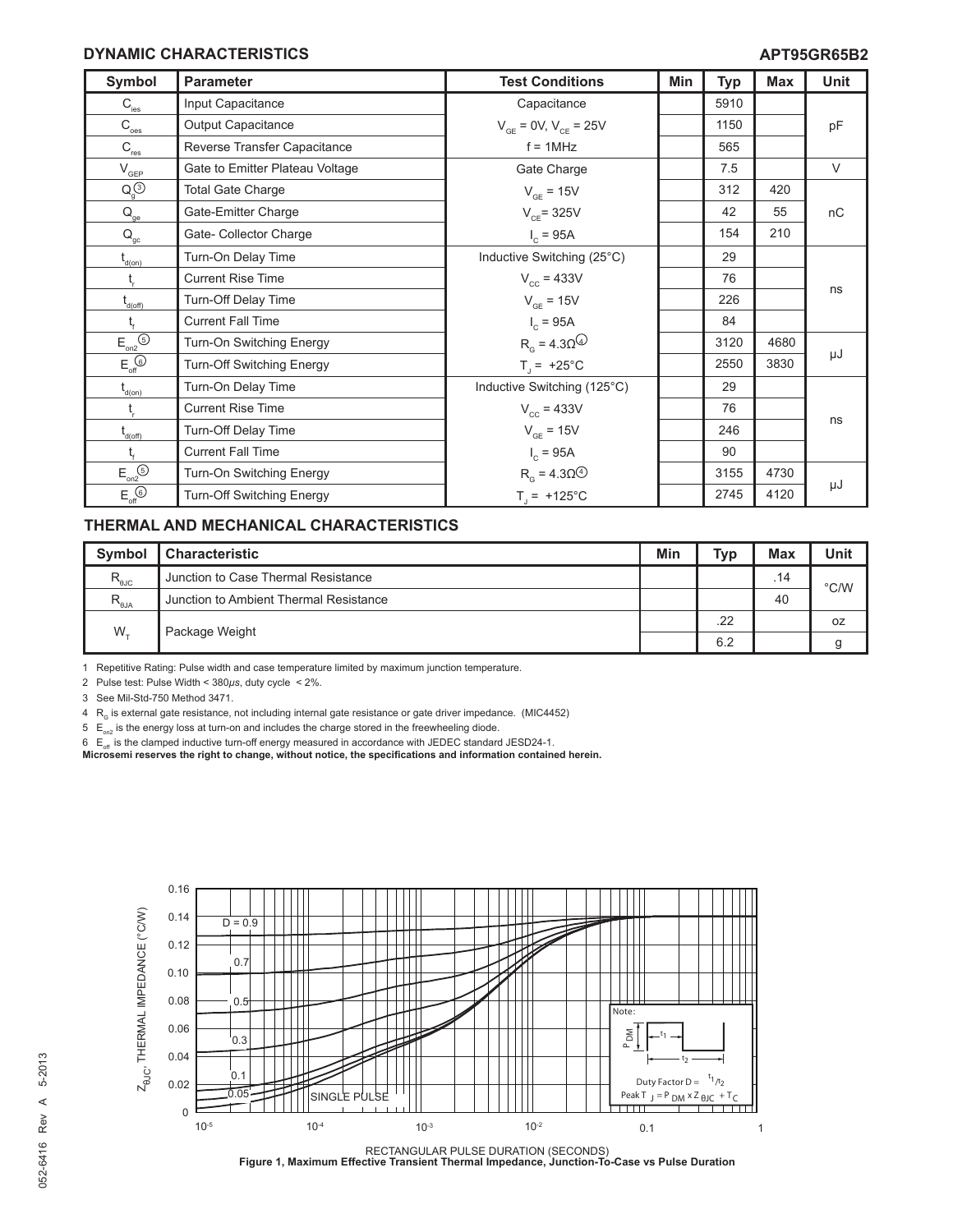#### **TYPICAL PERFORMANCE CURVES AP95GR65B2**



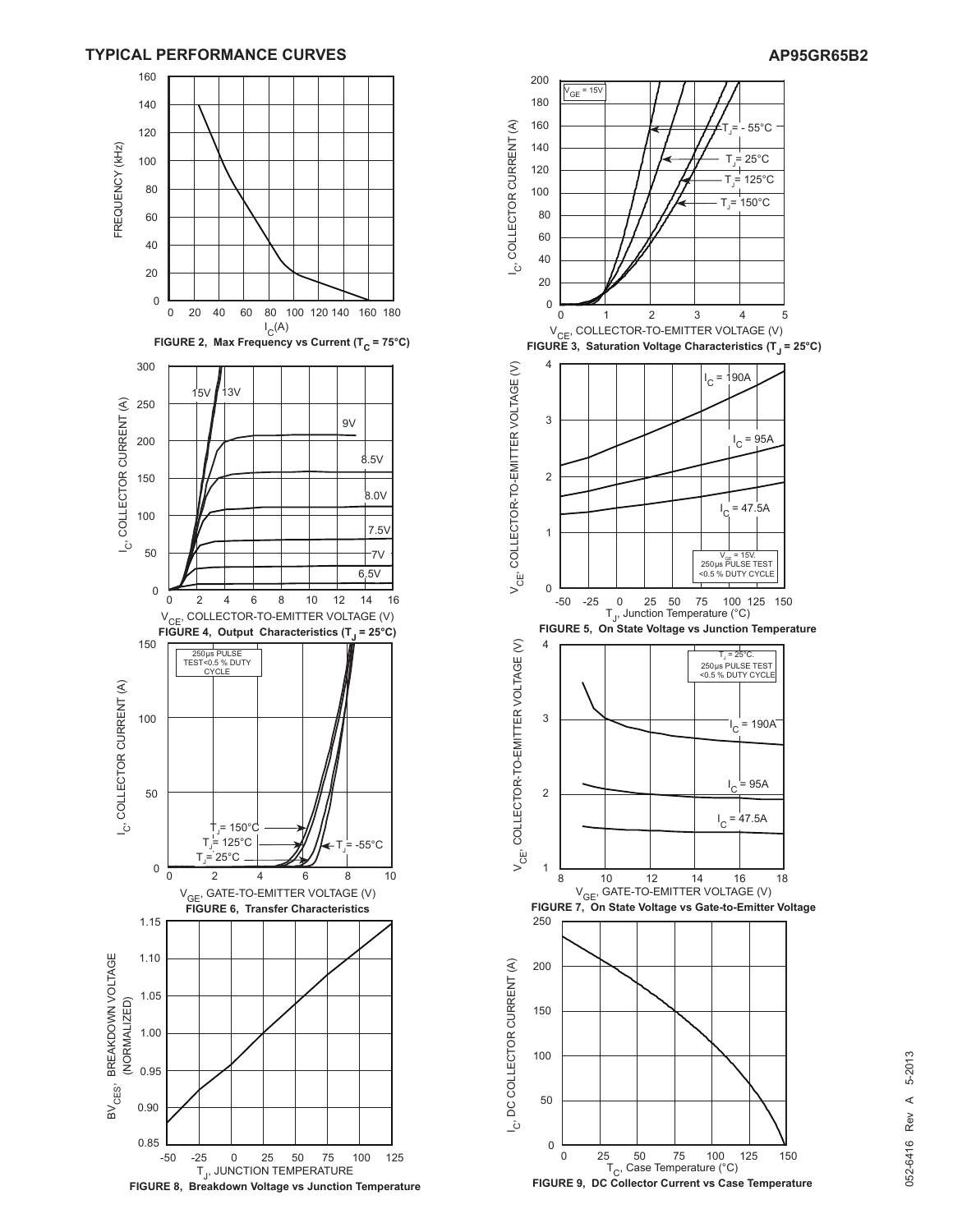

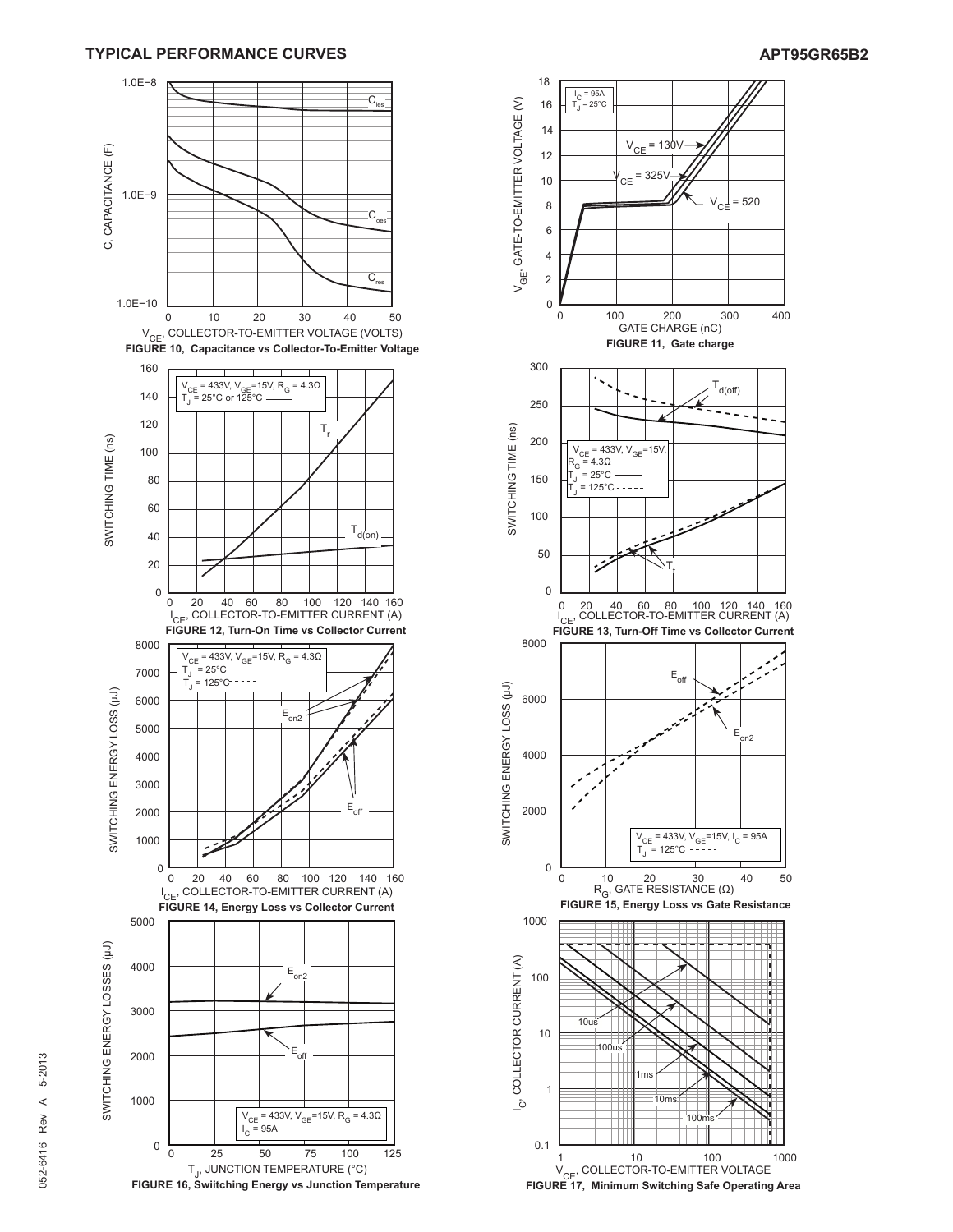



### **T-MAXTM (B2) Package Outline**